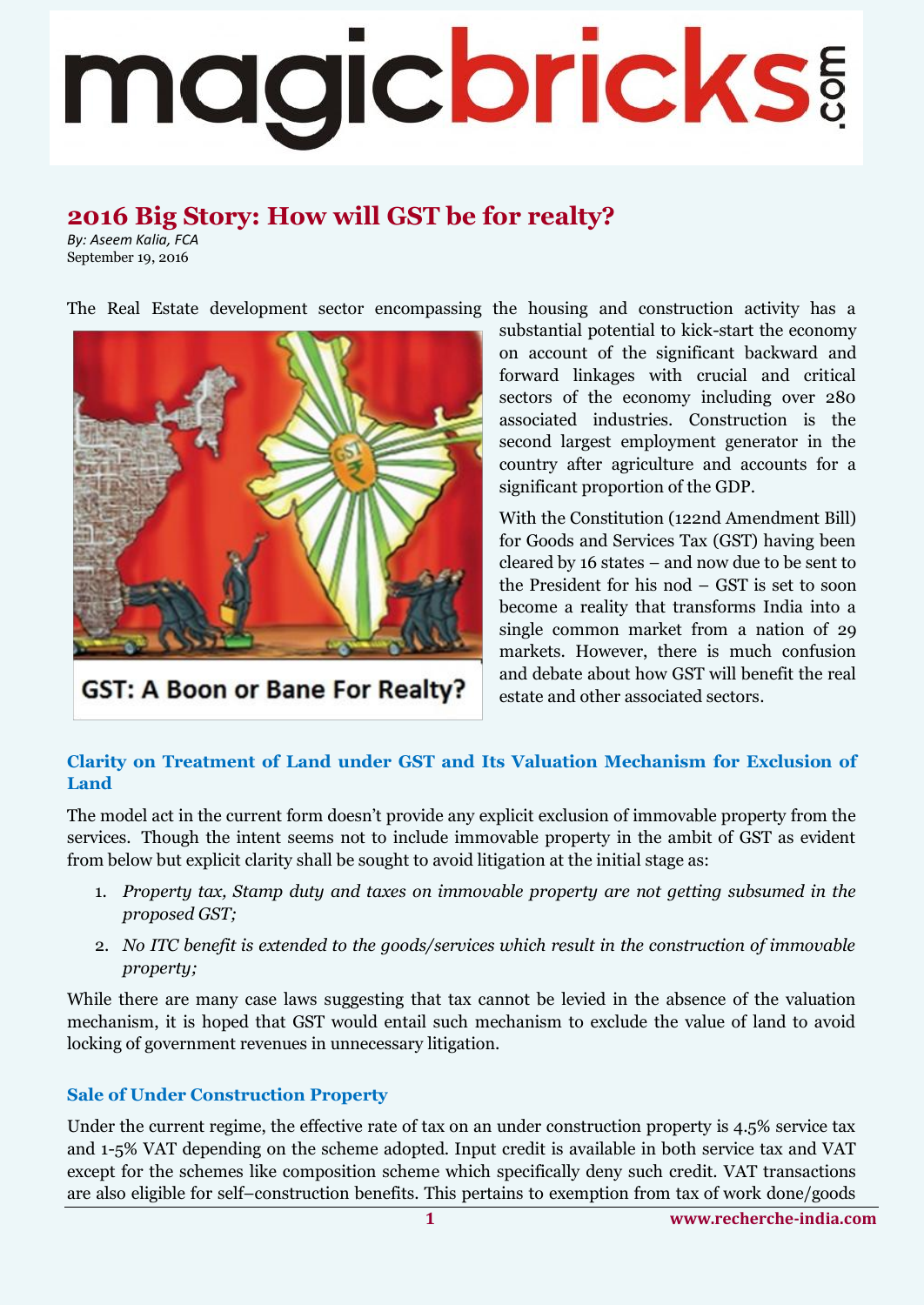## magicbricks?

sold before entering into agreement with the seller. So the incidence of tax on combined goods and services is around 5-7%. Stamp duty is paid @5-7% on the overall sales consideration at the time of registration of sale deed.

In the GST regime, there are two specific exclusions:

- *1. "Section 16(9)(c) Goods and/or services acquired by the principal in the execution of works contract when such contract result in construction of immovable property, other than plant and machinery.*
- *2. Section 16(9)(d) Goods acquired by a principal, the property in which is not transferred (whether as goods or in some other form) to any other person, which are used in the construction of immovable property, other than plant and machinery."*

This shall mean that there is no input tax credit either on FOC given to contractors nor on work done by them. This shall increase the incidence of tax on goods and services to 19-25% and shall have consequential impact on the stamp duty as well, since stamp duty is not being subsumed in the GST.

#### **Construction for Leasing of Commercial Properties**

The activity of leasing of immoveable property is likely to qualify as a service under the GST regime and would accordingly attract GST. In today's regime, leasing of immoveable property for commercial purposes attracts service tax whereas leasing for residential purposes is in the negative list and does not attract service tax. The same regime should continue under GST.

For residential properties, since there is no service tax the input taxes become a cost; this situation is likely to continue in GST.

For commercial properties, although, service tax is applicable on lease rentals, the input tax credits are not available under the current regime. In the proposed regime, GST is likely to apply on lease rentals; the issue for consideration is whether credit of GST paid on procurement of goods and services would be available or not. The answer is linked to whether immoveable property for commercial leasing would qualify as plant and machinery (in which case credit would be available) and if it does not (then credit would not be available).

#### **Taxability of Development Rights**

Transfer of development rights is quite common in real estate dealings. Under such an arrangement, following are prevalent:

- 1. Contribution of land in exchange for area share
- 2. Contribution of land in exchange for revenue share
- 3. Contribution of land in exchange for profit share
- 4. Joint Ventures/ Joint controls

Supply has wide meaning and includes:

- All forms of supply
- Made or agreed to be made
- For a consideration
- By a Person